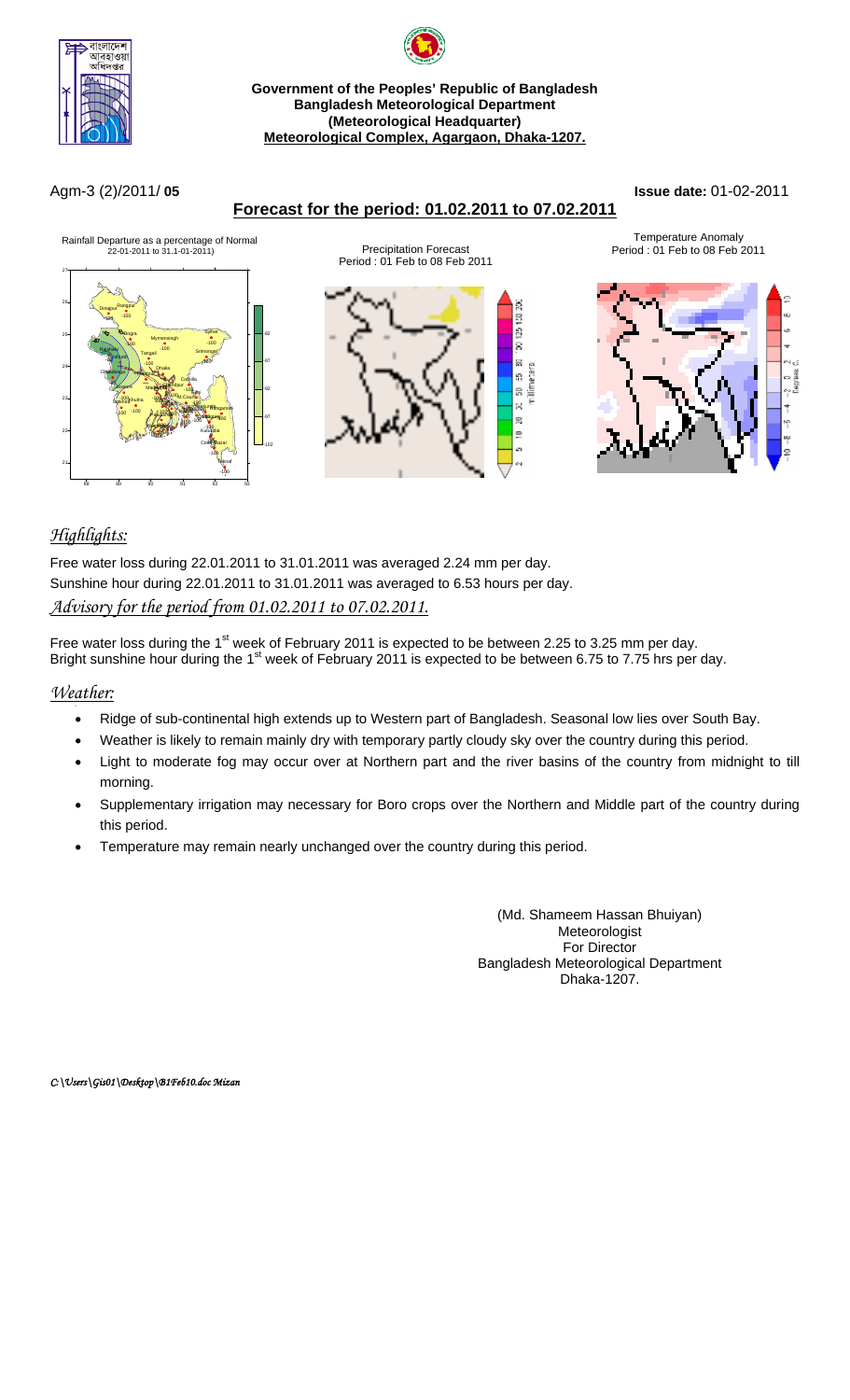# কৃষি আবহাওয়া পূৰ্বাভাস সময়: **০১-০২-২০১১ থেকে ০৭-০২-২০১১**

Rainfall Departure as a percentage of Normal<br>Precipitation Forecast 1986 1991 1992-01-2011 to 31.1-01-2011)<br>Period: 01 Feb to 08 Feb 20 Period: 01 Feb to 08 Feb 20







Precipitation Forecast **Precipitation Forecast** Period: 01 Feb to 08 Feb 2011



# *প্ৰধান বৈশিষ্ট্য সমূহঃ-*

বাষ্পীভবনের দৈনিক গড় ২২-০১-২০১১ইং থেকে ৩১-০১-২০১১ ইং পর্যন্ত ২.২৪ মিঃমিঃ ছিল। সূর্যকিরণ কালের দৈনিক গড় ২২-০১-২০১১ ইং থেকে ৩১-০১-২০১১ ইং পর্যন্ত ৬.৫৩ ঘন্টা ছিল।

## <u>পূৰ্বাভাসঃ- ০১-০২-২০১১ ইং থেকে ০৭-০২-২০১১ ইং পৰ্যন্ত।</u>

২০১১ ইং সালের ফেব্রুয়ারী মাসের প্রথম সপ্তাহের বাষ্পীভবনের দৈনিক গড় মান ২.২৫ মিঃমিঃ থেকে ৩.২৫ মিঃমিঃ থাকতে পারে। ২০১১ ইং সালের ফেব্রুয়ারী মাসের প্রথম সপ্তাহের সূর্যকিরণকালের দৈনিক গড় মান ৬.৭৫ ঘন্টা থেকে ৭.৭৫ ঘন্টা থাকতে পারে।

### *আবহাওয়াঃ-*

- উপমহাদেশীয় উচ্চ চাপ বলয়ের বর্ধিতাংশটি বাংলাদেশের পশ্চিমাংশে অবস্থান করছে। একটি মৌসমী লঘচাপ দক্ষিণ বঙ্গোপসাগরে রয়েছে।
- এ সপ্তাহে সারাদেশের আকাশ অস্থায়ীভাবে আংশিক মেঘলাসহ আবহাওয়া প্রধানতঃ শুষ্ক থাকতে পারে।
- দেশের উত্তরাঞ্চলে এবং নদী অবাহিকায় মধ্যরাত থেকে সকাল পর্যন্ত হালকা থেকে মাঝারী ধরনের কুয়াশা পড়তে পারে।
- দেশের উত্তর ও মধ্যাঞ্চলে বোরো শস্যের জন্য সম্পূরক সেচের প্রয়োজন হতে পারে।
- এ সপ্তাহে সারা দেশের তাপমাত্রা প্রায় অপরিবর্তিত থাকতে পারে ।
- $\bullet$

(মোঃ শামীম হাসান ভুইয়া) আবহাওয়াবিদ পরিচালকের পক্ষে বাংলাদেশ আবহাওয়া অধিদপ্তর, ঢাকা-১২০৭।

*C:\Users\Gis01\Desktop\B1Feb10.doc Mizan*